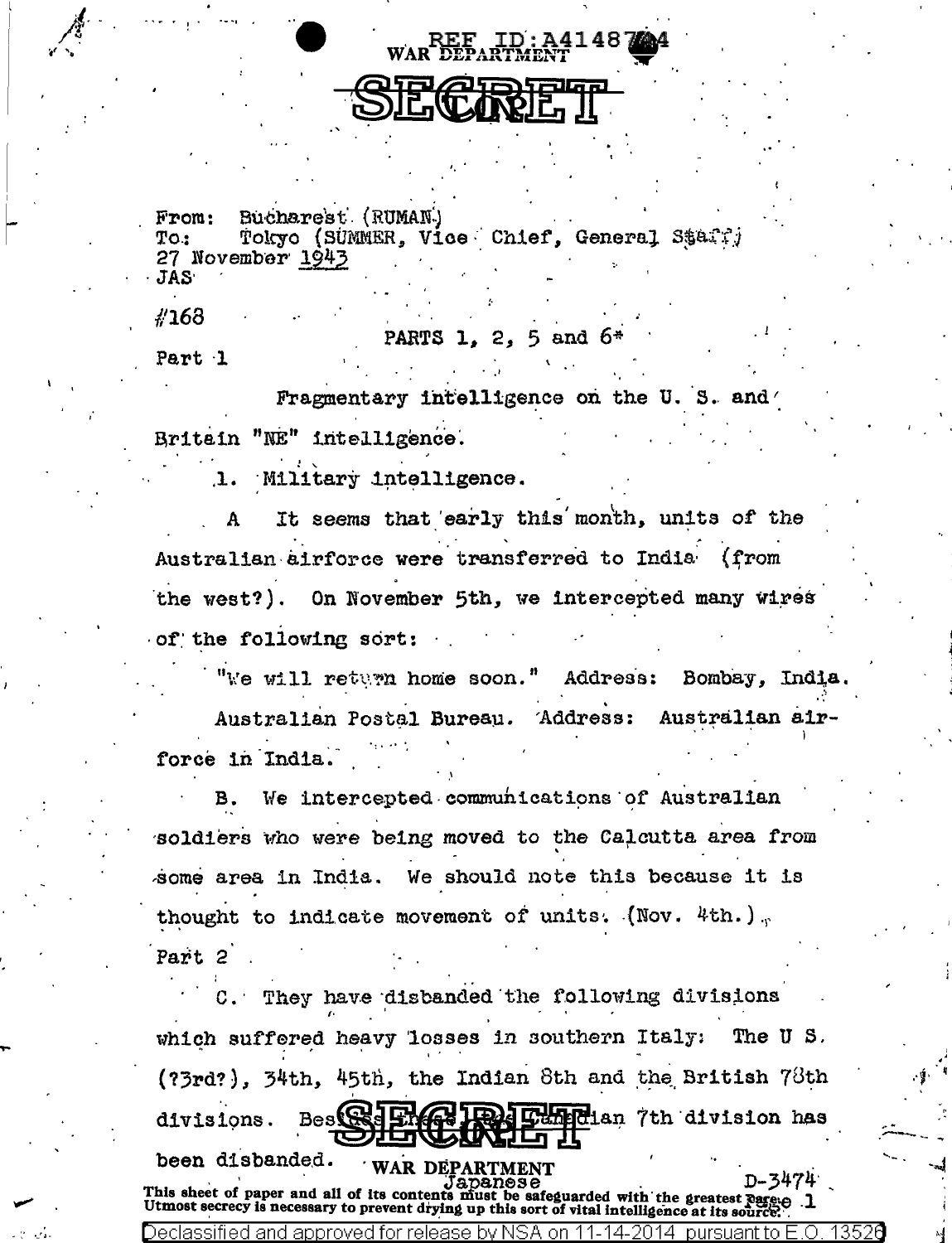

Transport and traffic. 2.

> Transport of goods to Chungking. A

The Chungking agency in London sent a wire summarized as follows to the Chungking Bureau of Resources.  $(Nov. 5th).$ 

Part 5

Transport to India D.

Overland transport via BALUCHISTAN seems to be carried out by primitive methods but the amount is insig-The chief routes for transport to India --M. nificant.

Leaving the British isles via the Mediterranean ->> Bombay

BEIRUT->BANDAR SHAPUR via KARACHI-Bombay (costal route).

From SIDONI->BOMBAY and KARACHI. Bombay is the center for goods transport. Besides the above, goods are transported to Colombo and Calcutta but the details Goods are also shipped from Canada through are not known. the Panama Canal, via Melbourne.

Part 6

The route via the Mediterranean is the principal transport route. Compared with this, wires on transport noute are few and far of goods on the Australia India a letter to reach between. It tal WAR DEPARTMENT

This sheet of paper and all of its content match safeguarded with the greatest care.  $D - 3474$ Utmost secrecy is necessary to prevent drying up this sort of vital intelligence at its source. Page 2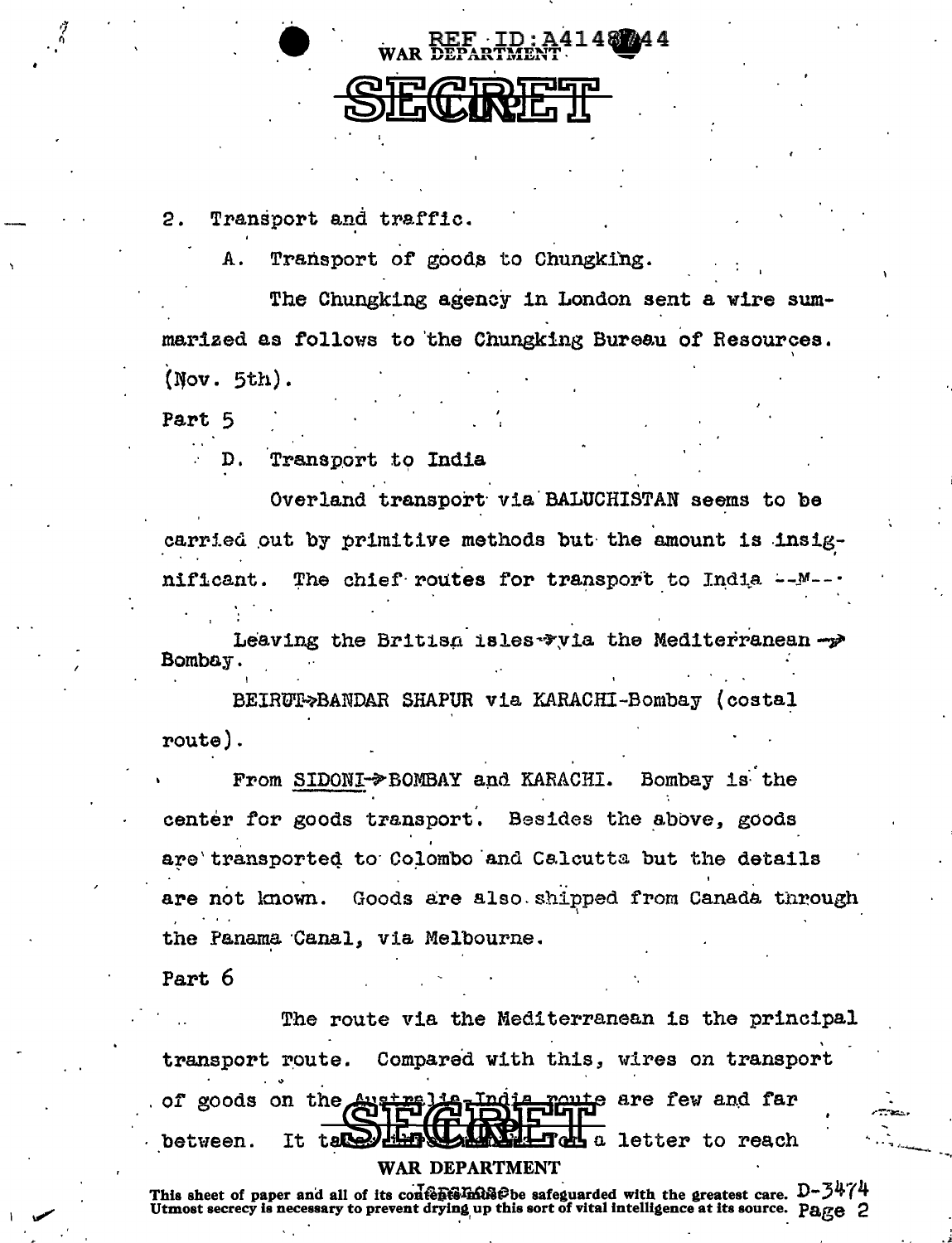

India from Australia. Judging from this and other points, the amount of transport in November (?will be insignificant?) along this route.

The through voyage between New York and Bombay can be covered in 30 days.

Parts  $3, 4, 7$  and  $8$  same number.

Inter 29 Nov  $43$  $(2)$ Rec'd 30 Nov  $(1028-c)$ Apr 44 Trans п

Japanese

 $D - 3474$ 

Page 3



WAR DEPARTMENT

This sheet of paper and all of its contents must be safeguarded with the greatest care.<br>Utmost secrecy is necessary to prevent drying up this sort of vital intelligence at its source.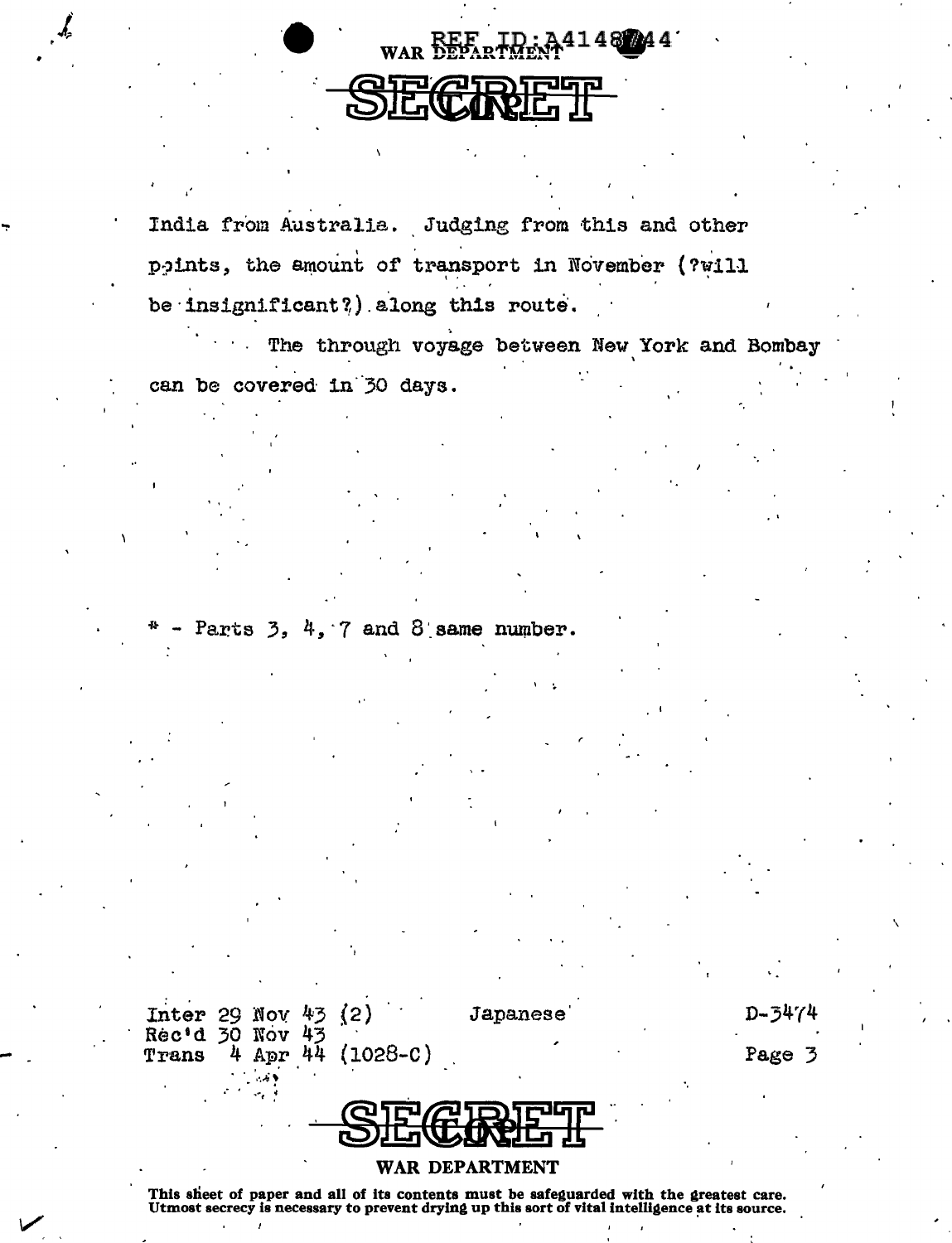D 3474

From: Bucharest (RUMAN) Tokyo (Summer)  $To:$ 27 November 1943. JAS

## #168 Parts 3 and 7

At present, there is a great accumulation of goods in India bound for Chungking. After some time (the British are at present waiting for the completion of some thing or other ...

WAR DEPARTMENT 14

 $-11 - 6$ 

 $\ldots$  please reply).

This wire is about the goods ordered by Chungking.

Part 7

--U--.<sup>C</sup> They started producing these motors at the beginning of  $1936$ .  $-U$ --- $-U$ -since that time they have obtained a 60% improvement in capacity. The British are now concentrating on the manufacture of these motors -- U--. C

a - Parts 1-2 and 4-6 not readable.<br>Part 8 previously issued under same number.

 $b - 30$  groups.

 $c - 56$  groups.



## WAR DEPARTMENT

This sheet of paper and all of its contents must be safeguarded with the greatest care.<br>Utmost secrecy is necessary to prevent drying up this sort of vital intelligence at its source.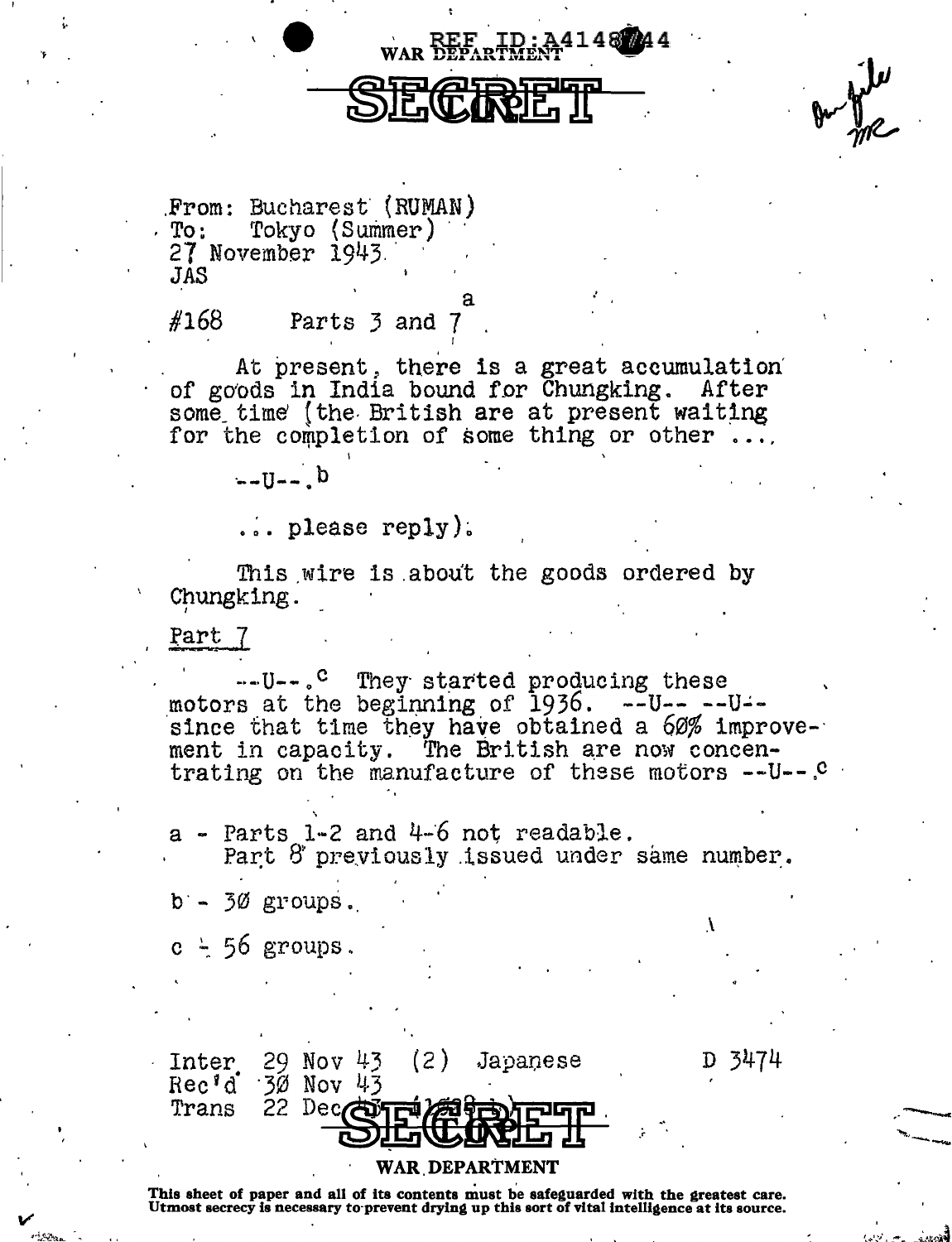14. Friedman REF ID: A4148744 **WAR DEPARTMENT** 

From: Bucharest (RUMAN)  $Tokyo$  (Summer) To: 27 November 1943.

Part 8 #168

JAS

Gist of President ROOSEVELT's message (newspaper wire).

 $(?1943$  is seeing?) the increase  $a$ . of the Allied armies and growing strength of the U.S. troops sent<sub>h</sub>overseas. The lend lease of foodstuffs  $--U--$ 

In the south and southwest Pacific,  $c \cdot$ the food of the U.S. forces is supplied chiefly from Australia and New Zealand.

In August of this year, 99,000,000 d. pounds of meat were exported overseas. In this same period, 90,000,000 pounds of meat were im-<br>ported from Australia.

3474

Parts  $1 - 7$  not readable. а -

Undetermined number of groups.

28 Nov 43  $(4)$ Inter Japanese Rec'd  $28$  Nov 43  $18P$ Trans

## WAR DEPARTMENT

This sheet of paper and all of its contents must be safeguarded with the greatest care. Utmost secrecy is necessary to prevent drying up this sort of vital intelligence at its source.